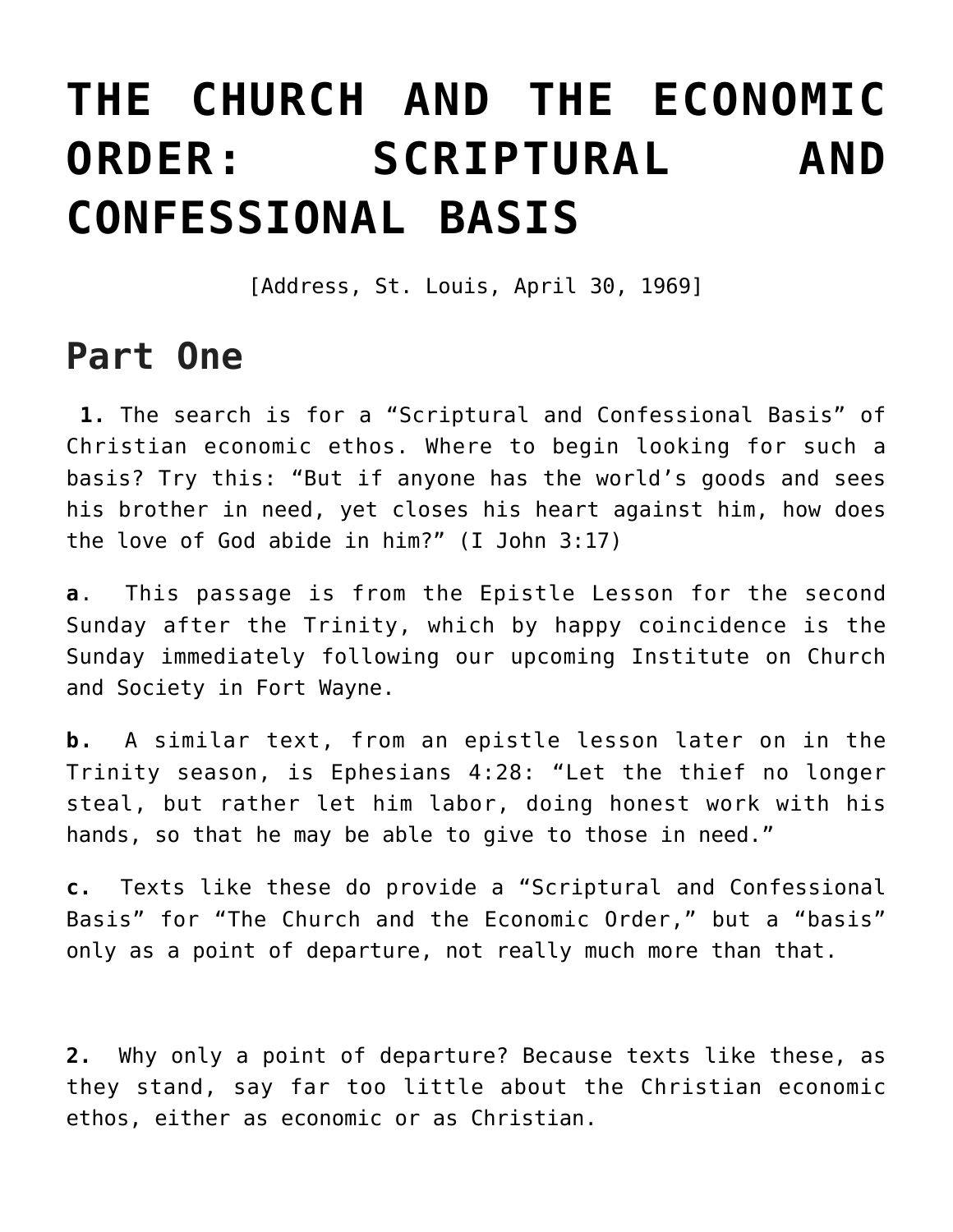**a.** The texts say too little as they stand – that is, in so many words. But they are rich in implication, both for what is economic and for what is Christian about the ethos. That is why they are points of departure at all.

**b.** Obviously, though, there is more to the Christian's ethos which is economic than merely his doing honest work and sharing with the needy. And there is more to his economic ethos which is Christian than merely exhorting him thereto.

**c.** What more is there in these texts, at least by implication, than talk about work and sharing? What more than mere exhorting?

**3.** Most obviously, there is, prior to any exhortations or any talk at all, an ugly reality situation. There are, behind these apostolic admonitions, real live Christians, who in the Ephesian situation are being outright thieves (kleptoon) and in the Johannine situation owners of "the world's goods" (bion tou kosmu), in both cases withholding help from those in need.

**a.** That, alas – namely, that actual thievery and stinginess – is itself part of Christian economic ethos, both as economic and as Christian, real sin being as much a part of that ethos as the earnest exhortations are which counter it.

**b.** But do the exhortations even do that? Do they counter the sin, really? Might they not actually worsen it? For the sorry fact here of thievery and greed already makes the apostles' exhortations into something considerably more than exhortations, namely, into clearly implied criticism, into judgment. And judgment, by alienating a man and evoking his resistance, can disable him outright from doing the very thing the exhortations are exhorting him to do.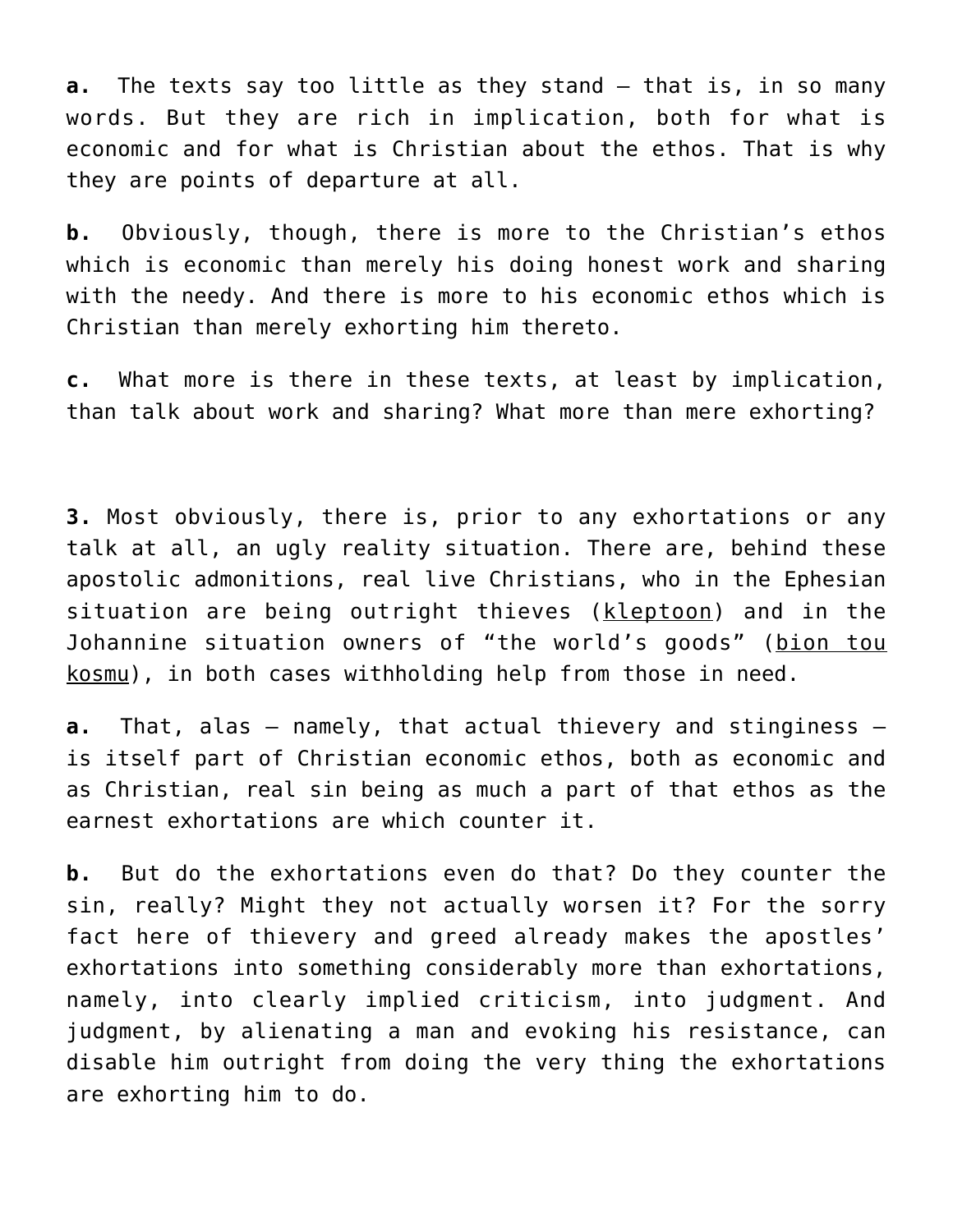**c.** For that matter, we may wonder why the apostles' judgments in these cases are not more condemnatory, the situation being as reprehensible as it is. That is an important question, one which theologically demands an explanation and one to which we shall have to return.

**d.** At any rate, this much has to be said now: The people whom the apostles are here addressing are not morally free. That is, they are not free simply to do what the apostles urge them to do. And why aren't they free to do that? Because what the apostles are doing is not simply urging but also criticizing, and because criticism does not leave a man free but already constricts and paralyzes him the more.

**e.** He is not, in that supposed "moment of decision" as he considers the apostolic imperative, hovering there in pure neutrality, free to act either one way or the other. And what binds him is not only his past, his accustomed thievery or the addiction to his wealth, but worse than that: this very imperative binds him which on the contrary is supposed to start him on a new future. It paralyzes him by its implicit accusation.

**f.** Oh, the imperatives may get him to stop stealing or even to begin sharing, though we should not be too quick to assume that because that prospect is conceivable it is therefore probable. But suppose it were probable, even so the problem with this thief or this miser – precisely his ethical problem – is more abject than explicit thievery or explicit greed. Worse than that, he "closes his heart against" his brother. Will exhortations cure that, especially when they are at the same time really thinly veiled accusations? Still less likely, will they make "the love of God abide in him"? What if those judgmental exhortations would extort from him some new show of generosity, only to disguise more deceptively than ever his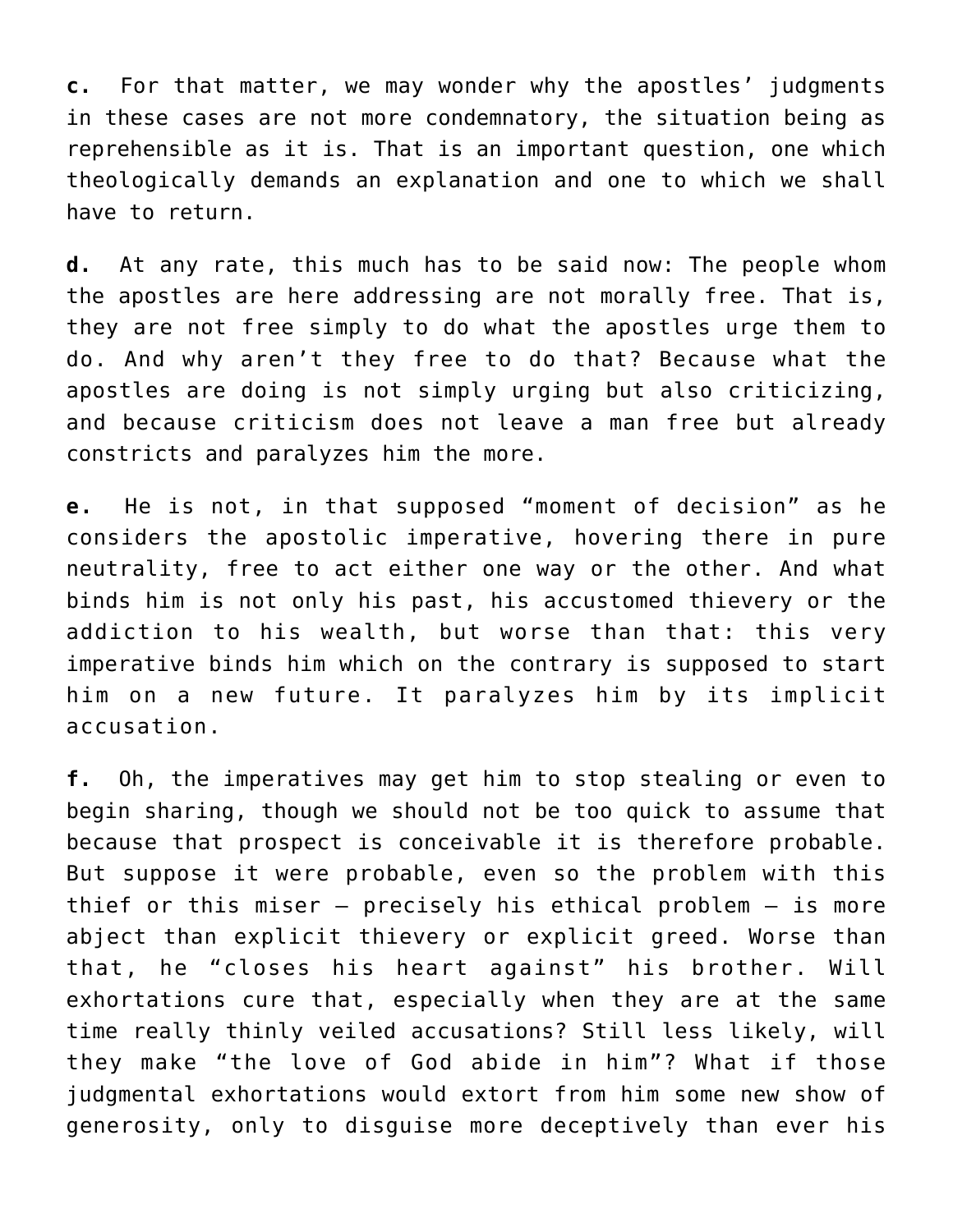inner atheism and heartlessness? Isn't that not only conceivable but probable?

**g.** Still, aren't these ugly realities – both the de facto stinginess and its worsening under criticism – constant components of Christian economic ethos? It would be fatuous to reserve the adjective "Christian" to only such ideal behavior as seems to be extolled in apostolic paraenesis, and to ignore those human realities which directly occasion that paraenesis – consigning such embarrassments to, say, "non- Christian" ethos. Christian ethos ought not be simply equated with good behavior, flattering as that might be.

**h.** The flattery is only slightly more subtle when we pretend that Christian ethos is but one moment after another of free decision-making. 'As though the very demands upon us, being judgmental as they are, did not already prejudice our decisions and our chances. 'As though all we needed for right decisions were some moral guidance and sufficient motivation to carry it out. 'As though we didn't need, first of all and continually, to be relieved of the criticism.

**i.** Christian ethos is the actual ethos of Christians, as that is being actively and immanently evaluated by God and as his ongoing evaluating of it influences their ethos in turn. One dimension of this divine evaluation is judgmental, with the result that Christians too begrudge it – begrudge both God and brother. But then that grudging result likewise belongs to their ethos, though it is no less Christian of them to strive that it won't. How does Paul say it: "the law begats wrath"?

**4.** What else do the apostolic admonitions imply – in addition, that is, to the negative reality of greed-compounded-bycriticism? Don't they imply also another whole reality, this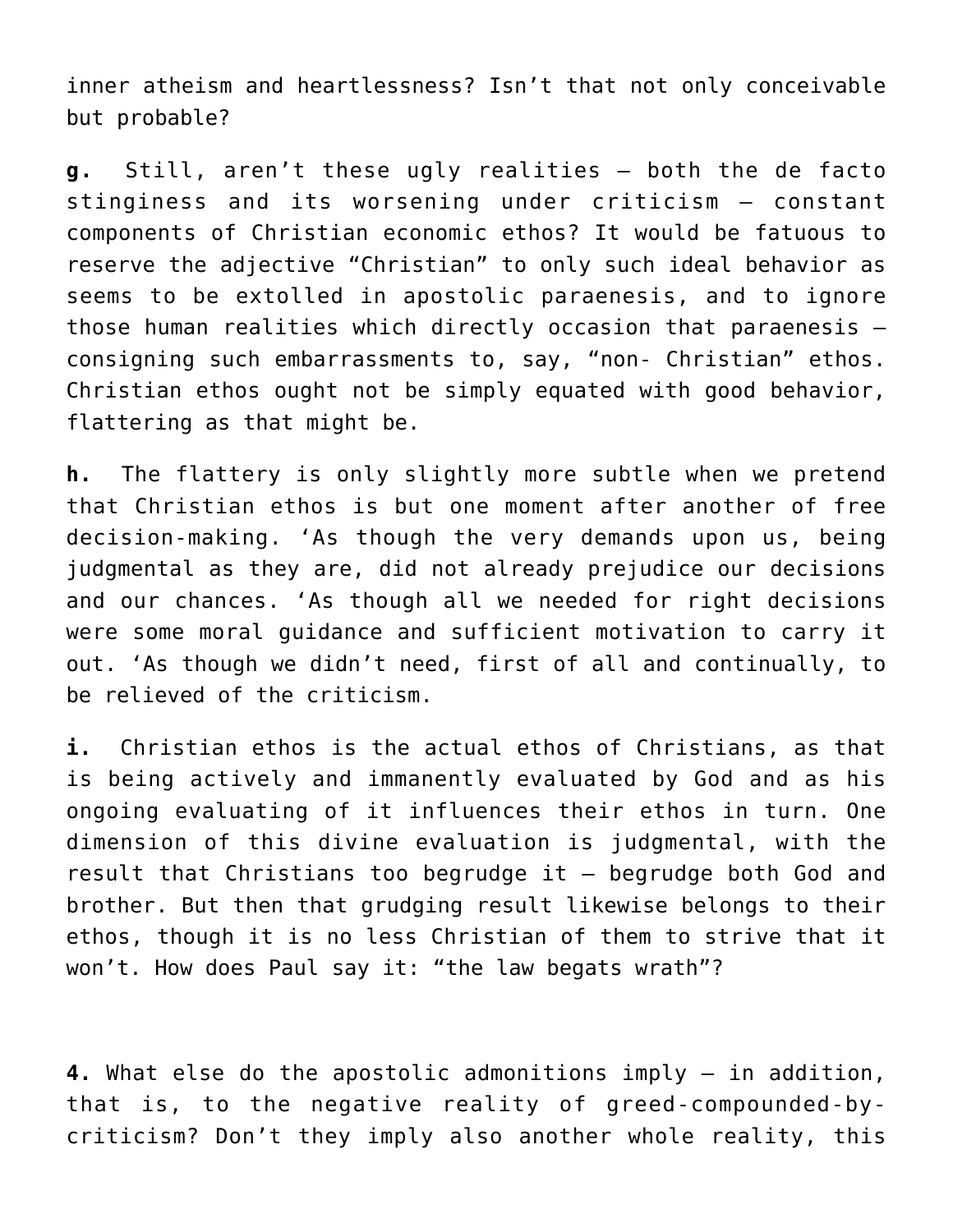time not an evil one but a good one, that very reality in fact which thieves and misers violate and in conflict with which they are thieves and misers? Let us call it, at the risk of misunderstanding, "the economic order."

**a.** This term cries our for at least minimal definition. For aren't we here suggesting that the economic order, in order to be good, must be distinguished from such evil things as greed? But does this square with the facts? Isn't it often enough the very factor of greed which keeps the economic order going at all? How can we then, at least on economic grounds, pretend that greed is evil? Or alternately, if greed is essential to the functioning of the economic order, how can we say the economic order is good?

**b.** The truth is, the way we are using "economic order" in present context is determined, remember, by the apostolic paraenesis, not by an empirical study of the economy, at least not directly. The economic order which these passages implicitly affirm is admittedly something less than the de facto economy. It is that economy all right, but with such factors as greed and thievery abstracted from it, as subversive elements in it to be repudiated. Whether or not they are subversive of the existing economic system, (though they might be that too) at least they subvert the "brother in need," "honest work," "the love of God." The fact that the existing economy may "need" greed or even poverty and oppression for its orderly operation only illustrates that mere order, as such, is no absolute good and may well be demonic. Or to put it affirmatively, it illustrates that a resourceful Creator can by his ordering bring good not only from nothing but even from evil.

**c.** On the other hand, to say that this good and greed-less economic order is inferred from the apostolic paraenesis is not to say however that this order exists only as an ideal, as a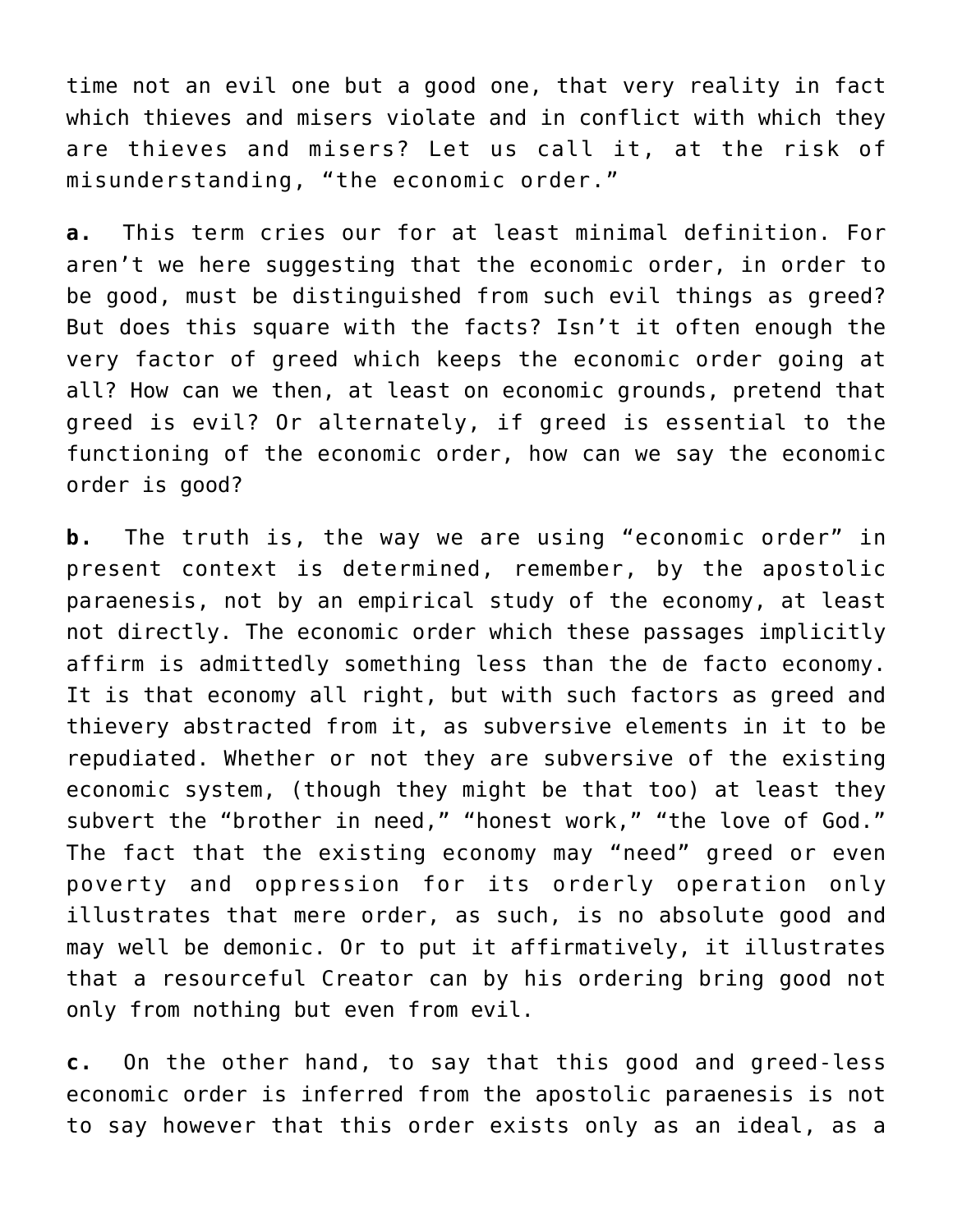wistful blueprint for some perfect "Christian" economy. That is a conclusion, to be sure, which many a quietist, many a resigned idealist is content to draw. No, this valid ordering of economic life is not only something which ought to be but also something which is. It is an actuality, as actual as the predatory greed and the grinding want and the oppression with which it is inextricably intertwined. Whether the one can be distinguished from the other except on Christian trust – and even then, perhaps, often only in principle – is another question. But the sure implication of the texts at hand is that such economic arrangements as the following are in fact operative.

**d.** For one thing, there simply are those human needs which are met only by "the goods of the world," by what we call a "living" (bion), the necessities of life, the wherewithal. That is not only imperative. It is, if only for the fortunate few, a daily occurrence, so actual that those deprived of it, the starving millions, are the surest to notice it does occur. Next, since those who have are to share with those who have not, the former must obviously have something to share beyond their own immediate needs. Call it wealth. It is almost gratuitous to say they ought to have it; the fact is they do. Wherewithal, wealth and thirdly, work. Although a thief too might by his stealing make a living, or even amass surplus wealth beyond his immediate wherewithal, his stealing is what is out of order. What is in order is for him to "labor" (kopiatoo). Getting comes from working, the apostle assumes, and not only ideally but in regular experience – at least regularly enough to encourage the thief's reform. The whole intricate ordering of wherewithal, work and wealth will be the subject of Part Two of this essay. Meanwhile let us say of that order, not only that it is valid but that it is at all! It is, already and in fact, however much it simultaneously is not.

**e.** Let us reemphasize that this valid economic ordering, though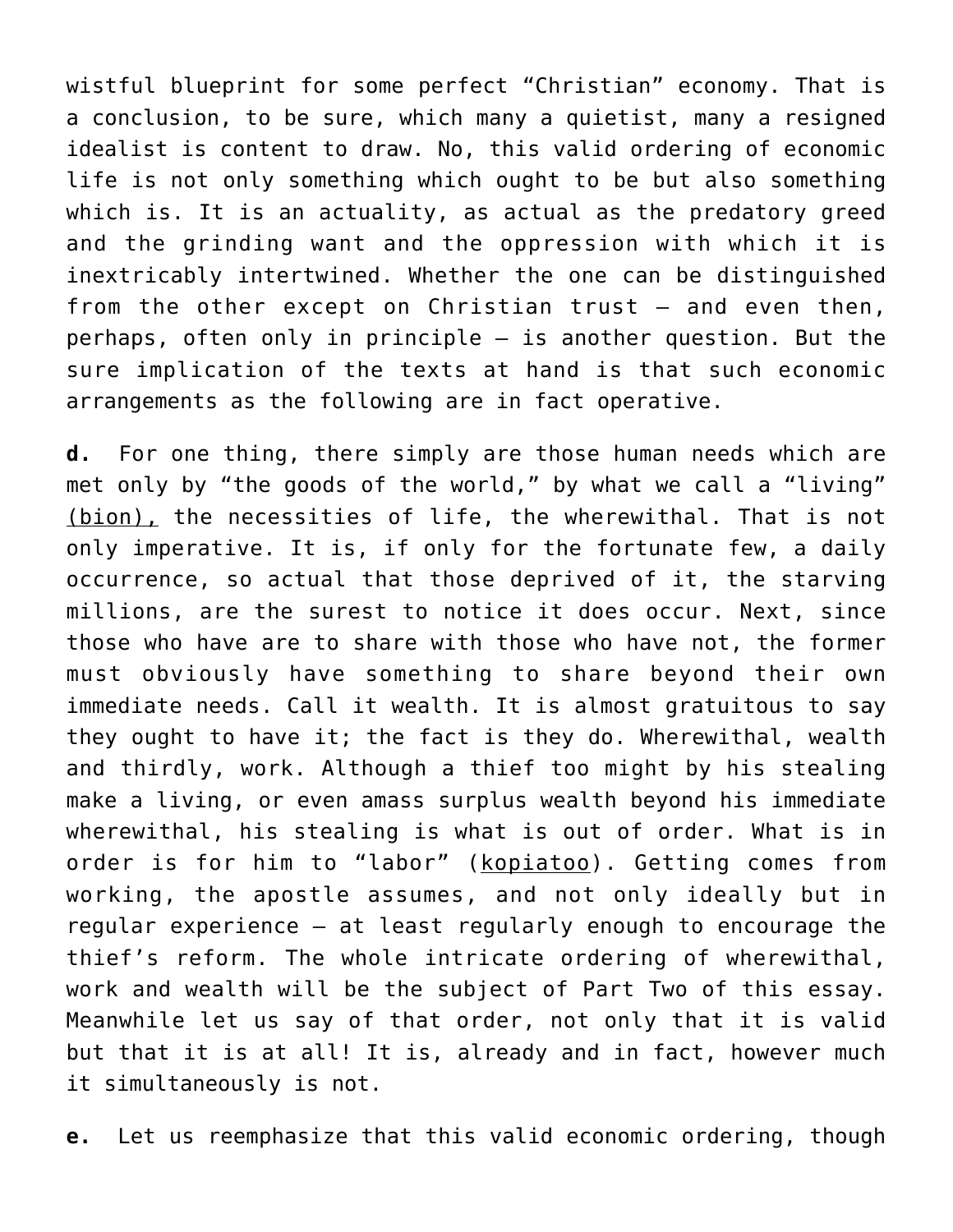it is inferred from the apostolic admonitions, is not however brought into existence by such admonitions. Nor does it depend upon them for its validity. On the contrary, the admonitions already presuppose that order as a prior given. It is there to begin with. They simply take it for granted and, by their admonishings, reenforce it. Why make a point of it? Because there is a tempting illusion to the contrary. 'As though the very question whether to have economic structures at all, like wherewithal or work or wealth, were primarily a matter for decision needing perhaps only the right (preferably "Christian") ethical rules. 'As though even the most basic human relationships, like marriage or family or nationality or economic role, are essentially moral responses to some imperative. 'As though we enact these relations by first obeying some admonition, some rule or norm, like "Be fruitful and multiply" of "Fall in love" or "Be born a Smith" or "Grow up an American" or "Consume goods." 'As though the very prescriptions we receive for these situations don't already assume that we are situated within them.

**f.** The issue here is not between situational ethics and an ethics of rules, between "norm and context." The point rather is that as often as not a "rule" – for instance, Share your wealth with the needy brother – assumes from the outset a preexisting "situation": namely, that I do in fact have a brother, that he is needy and I am wealthy, and that my wealth is in order to his needs. Probably none of those situational factors originated with any decision of mine, or with any rule. Yet without the situation as it is, the rule would be hypothetical and academic. But given that prior situation, which is but a particular instance of the whole underlying economic ordering, the paraenetic "rule" gives new voice to that ordering, now so sadly muted, and prosecutes its cause out loud.

**g.** The word "prosecutes" reminds us once again that the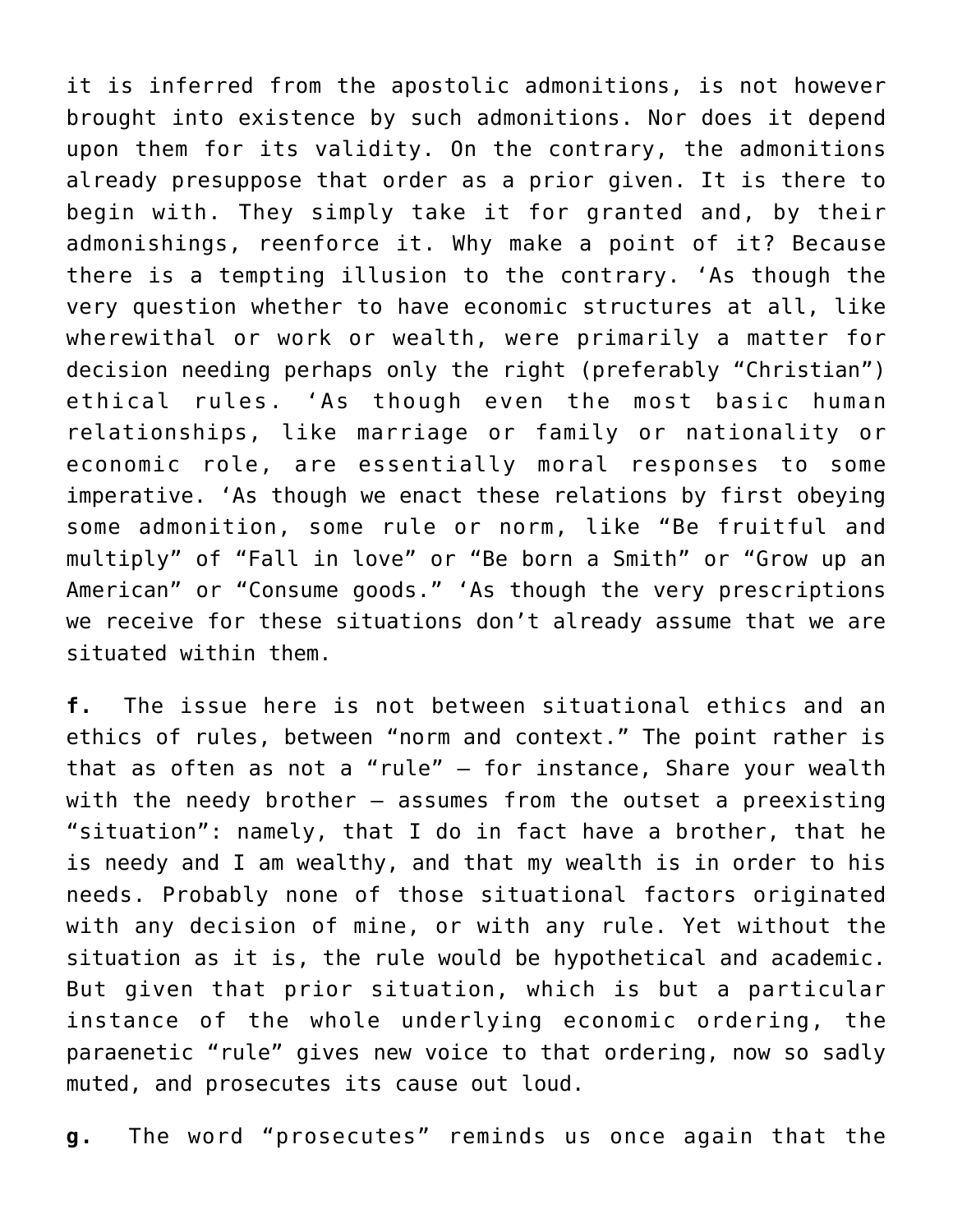apostolic exhortations are not only that – not only nonprejudicial exhortings – but also, by implication, criticisms. But that is true likewise of that primordial economic ordering for which the exhortations speak. It too advances criticism. It does that, not first of all through criticisms spoken or written or even with any words at all, but through its own mute processes. Native to these processes is that function of theirs called retribution, that persistent arrangement whereby men, as we say, are to get what is coming to them – suum cuique tribuere. This retributive dimension is not of course unique to economic processes. It pervades all human relationships and every social structure. But in economic transactions the element of retribution is especially vivid. Witness the way theology, in order to dramatize the fact of retribution, borrows some of its most telling metaphors from the economic sector: recompense, reward, redeem. "Forgive us our debts." Death follows sin as its "wage."

**h.** For retribution in the theological sense, however, economic retribution is not only its analogy but also a means of carrying it out. The latter executes the former, enacting the divine recompense itself through the immanental transactions of buying and selling, earning and losing. Granted, that conclusion is not directly inferable from the empirical data. What for the economist may be nothing more than the natural effect of a cause, a probable outcome of an antecedent condition, a "concomitant variation," for the Christian – perhaps for the selfsame economist  $g_{\text{u}a}$  Christian  $-$  takes on the depth dimension of an ultimate evaluation, an eschatological verdict. At least that is the sort of in-depth retribution inherent in the biblical interpretation of history.

**i.** Even on this interpretation, however, it isn't as though every worthy economic transaction is neatly balanced by some corresponding cosmic approval, or every unworthy one by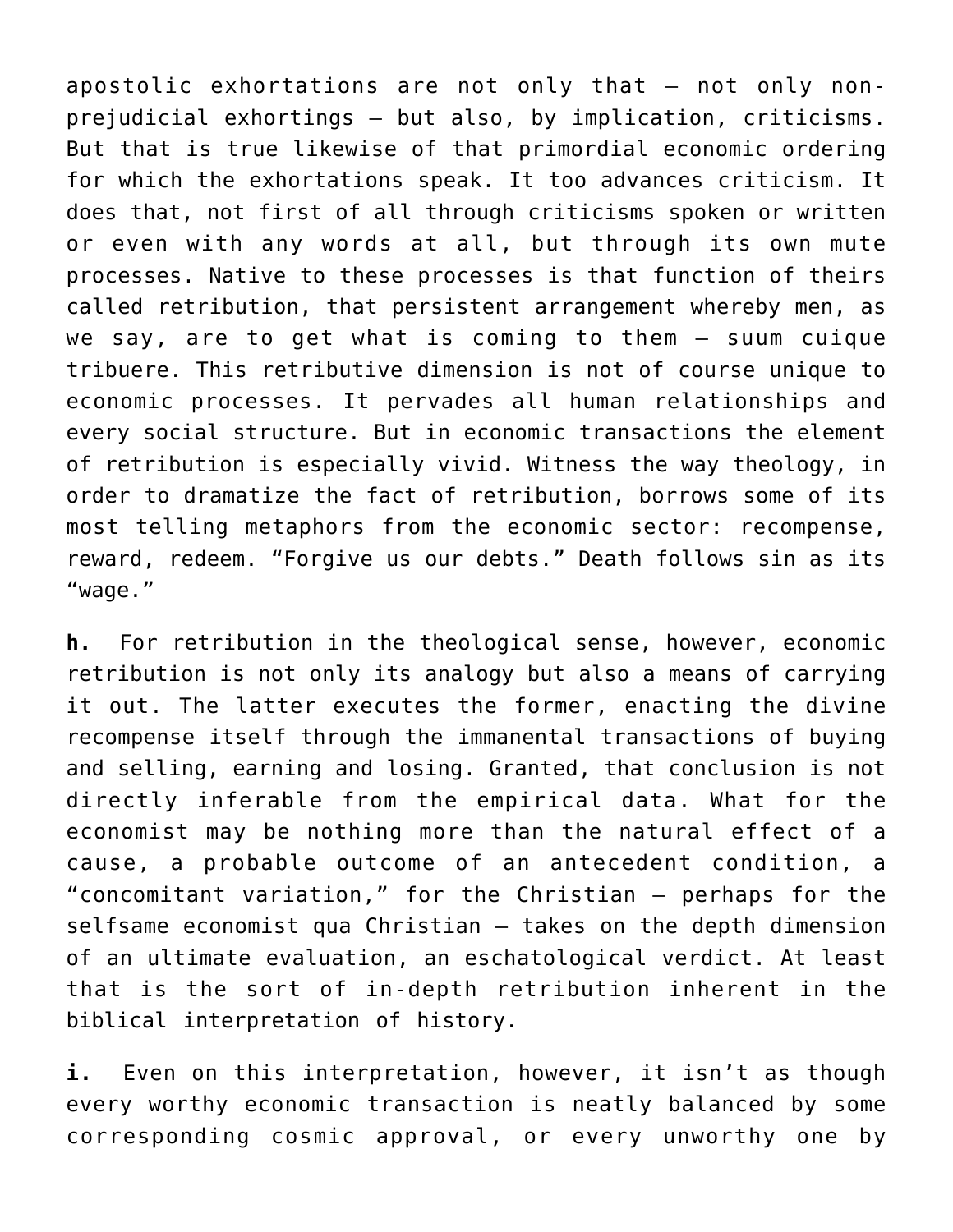disapproval, tit for tat. Such merit-badge individualism falsifies, if nothing else, the facts of economic history, not to mention the biblical interpretation of it. No, the retribution here is not piecemeal but comprehensive: whole judgment for whole man, for whole economics, for the whole of history.

**j.** For that matter, why limit retribution to judgment – to judgment, that is, in its negative, punitive forms? Don't the same retributive processes which recompense evil also recompense good? And why is even the former needed except to encourage distributive justice, to promote not adversity but prosperity? Ah, but the very fact that economic man so much as needs retribution at all – isn't that already a standing criticism of him? That he cannot live without it is incriminating evidence that neither can he live with it  $-$  genuinely live. In fact, his very affluence, his institutionalized gluttony, his disproportionate longevity may themselves incriminate him. The youngster who prayed the Lord's Prayer conflating the petitions, "Forgive us our daily bread," committed more than a Freudian slip. Comes now John's rhetorical question about the Christian who keeps more than enough for himself, "How does the love of God abide in him?" But that criticism, with its implication of divine disgust, is not only read into but off of the economic facts, whose internal logic supports the criticism.

**5.** Is that all there is to Christian economic ethos? Is criticism the last word? So it might seem, the more so since the criticism is not a mere theological construct which, if it were, might easily enough be altered at theologians' convenience (which has been said to happen). But if, instead, the criticism is already anticipated in the very criminate orderings of economic life, in the way it has to proceed by retribution,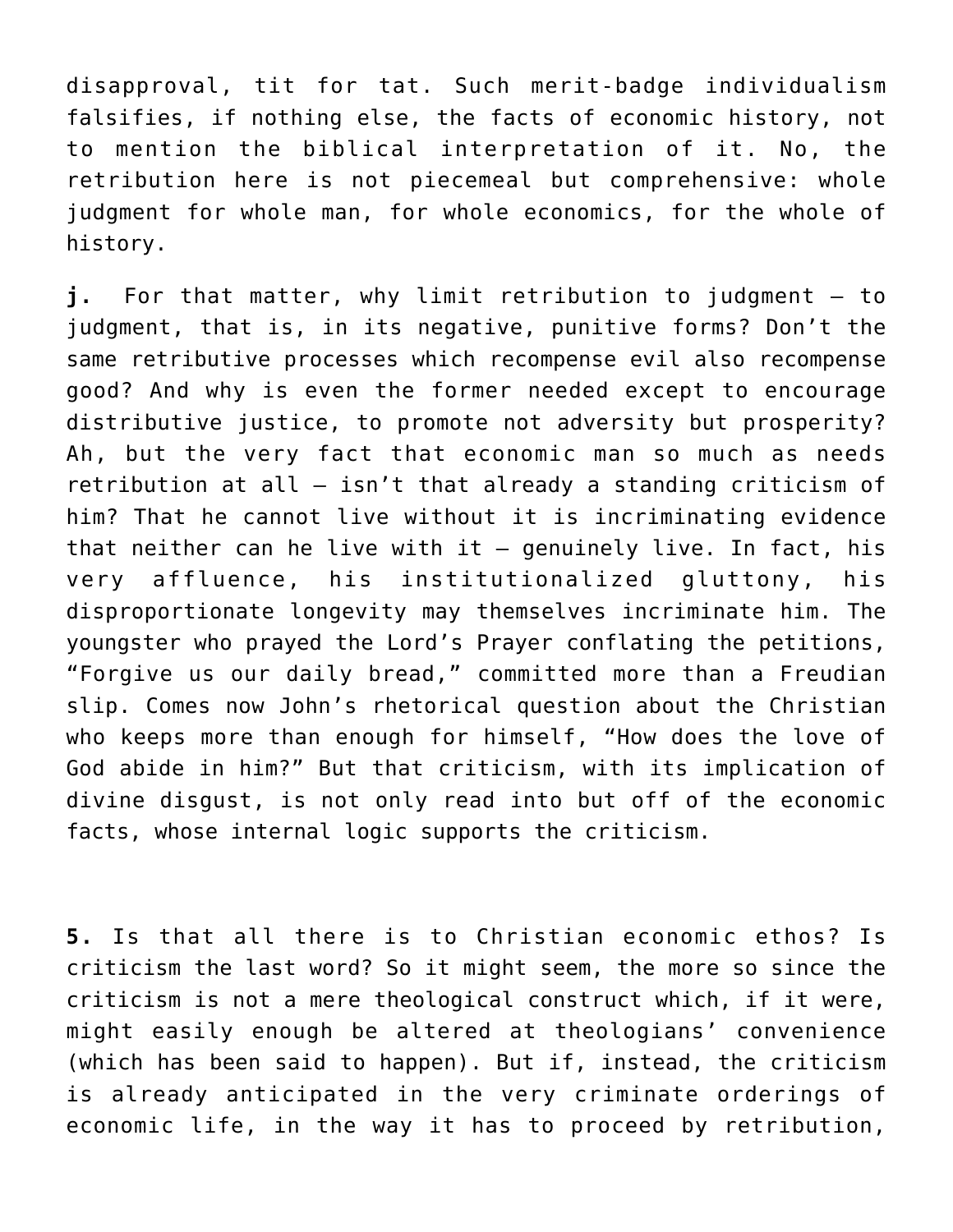which is no more dispensable that the economic order itself is  $$ what then? Or to put the problem theologically, if the divine Word, the ultimate evaluation, is not only verbalized in words but is played out in the most elemental structures and functions of economic existence – then what? Is there, in other words, a saving alternative at least as radical as this pervasive criticism, to trump it and – eventually, at least, and for now bit by bit – to replace it? The Christian faith stands or falls by just that hope.

**a.** In fact, as perhaps we ought to have admitted long before this, none of the devastating negations we have been making so far could even have been conceded except in the hope for which supercedes them. In the absence of that hope, the negations could hardly be taken seriously (except perhaps by a worldrenouncing pessimist), evoking at best  $-$  and understandably so  $$ offense and aversion.

**b.** Still, as we said originally, that was the very reaction which the criticism, whether as verbal paraenesis or as preverbal economic retribution, was bound to elicit from the miser and the thief: namely, aversion to criticism and a new and subtler self-justification of their greed. The law does beget wrath. But not inevitably so. For as we also hinted earlier, this reaction of defensiveness in face of ultimate criticism is a reaction Christians have power to combat, having authority to do so. True, they cannot live without the retributive order or without its incriminations, which continue valid. But they do claim to live with it – really live. They are not bound to begrudge it, but neither are they bound to grant it the last word.

**c.** By what right? Their authority, in a word, is that authority which the Son of Man has upon earth to forgive sin. But does he have it? Either he does or he doesn't. In view of that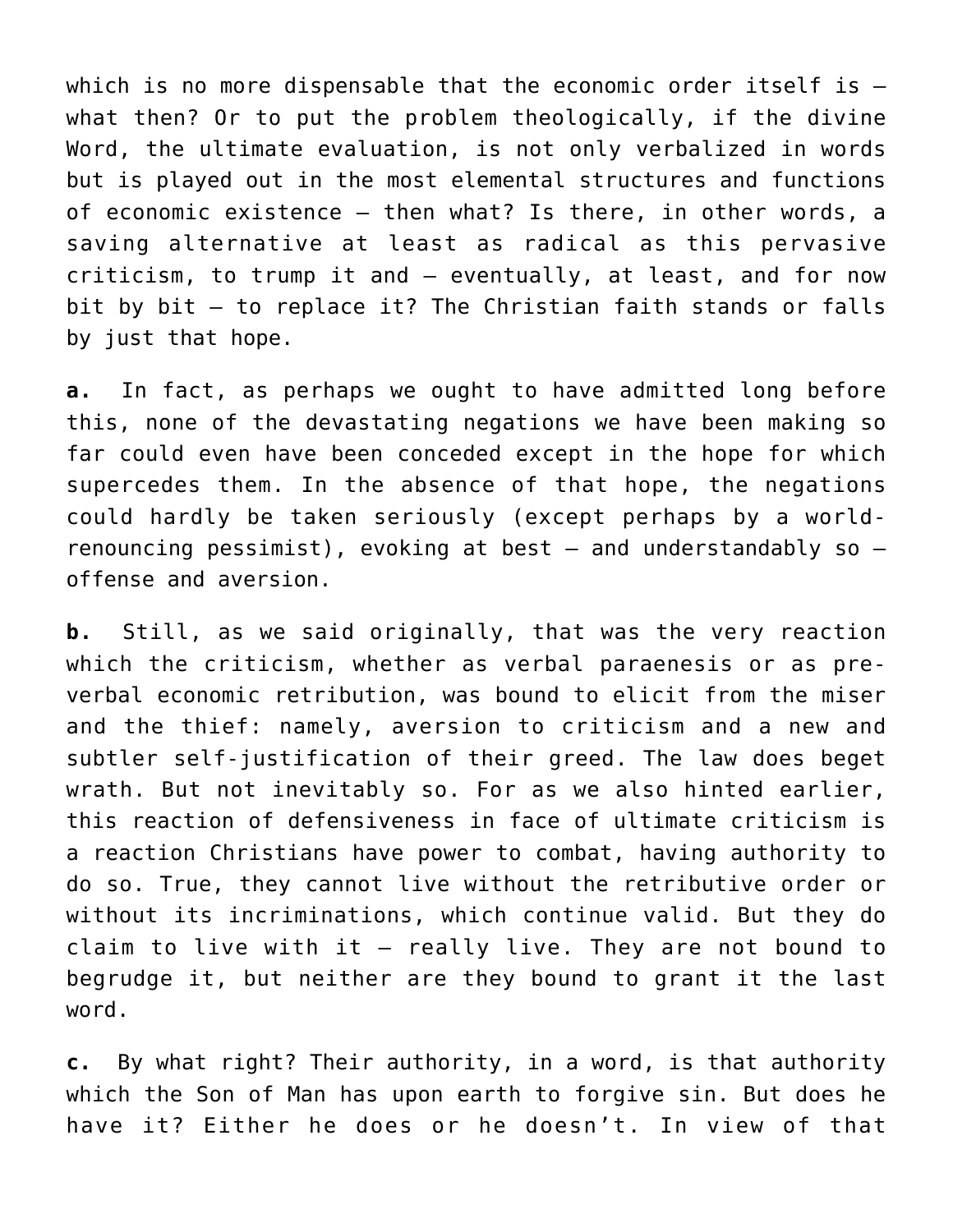disjunction we had better amend our statement of a moment ago about that hope by which the Christian faith stands or falls. For it isn't the hoping as such, however resolute and heroic, (which it seldom is) which is decisive. What the hoping, in turn, stands or falls by is this Son of Man. The christological issue is of the essence. Does he indeed have the authority to forgive sin, and to do so "upon earth"? That is, is he authorized to reverse and entire criminate order, at once both eschatological and earthly, both factual and unconditionally valid, and to supercede it by its opposite: forgiveness?

**d.** The question is not, Was he authorized to demand of men that they forgive one another, on pain of being themselves unforgiven if they don't? He did demand that, too, but that is still retribution. Love thus demanded – which is still my neighbor's just due – is not really an alternative to "justice," as Christian ethicists sometimes pretend. That is still only justice, though now in its most stringent requirement, which when refused is justly retributed. No, the question is, Was Jesus authorized to amend even that order of justice, forgiving men for no other reason than that they conceded him that authority, men who themselves had not forgiven?

**e.** For example, could he forgive a culprit like the Ephesian kleptoon? Could he, on his own authority and without fear of being outranked or countermanded, forgive a thief? As his last dying act, one thief he did not forgive and another one – who trusted him – he did. But was the thief's trust justified? Was Jesus' own trust justified? "He trusted him who judges justly." But that One did confirm Jesus' new authority – not only by words but, characteristically, by historic action: by raising him from the dead.

**f.** Hs radical authority, thus won "upon earth," boldly extends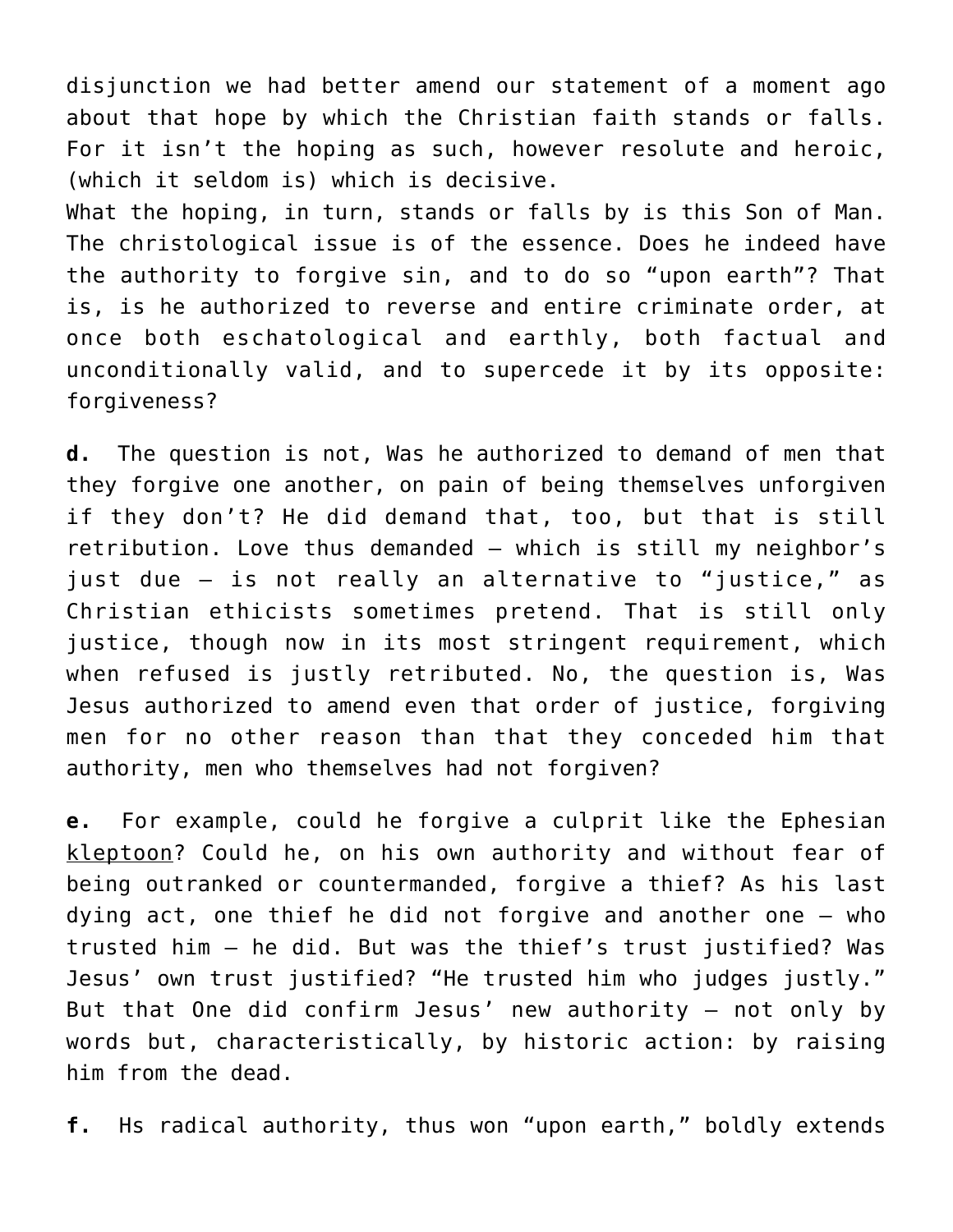forgiveness now to a vast motley of beneficiaries right where they are, "upon earth," still very much implicated in the criminate order, in its incriminating processes of wherewithal and work and wealth. They need not contest that order, and not only because its incriminations are of course incontestable, but also because they are free enough not to contest it, entitled as they are to appeal beyond it. Among them, no doubt, are still thieves and misers and who knows what sorts of economic sports – all of them, as the Pharisees foresaw, bad risks. But that risk, they dare to believe, the Son of Man calculated and vindicated.

**g.** So here at last is the answer to that question we had wondered about from the beginning: Why do those paraenetic texts we quoted treat the thief and the miser as leniently as they do? Why, if greed is incriminated by the Creator's very order of things and explicitly by his Word, is that criticism now so muted and gentle in these apostolic exhortations? It isn't that the authors, either the Johannine or the Ephesian author, no longer recognize the enduring validity of that criticism. They do indeed, even to the point of insisting that the criticism is nothing less than annihilating for those who have no recourse beyond it. And that, as they warn, is a continuing possibility also for Christians. It is altogether possible for a well-to-do Christian to infer from his greed that the loving God no longer "abides" with him but has abandoned him, with retribution then as the last and only word.

**h.** The fact is, though, that John intimates this rejection only as a possibility, and then only in the form of a question. The criticism is still there, though not as the last word. The miser is still assumed to be within range of the apostle's voice, the forgiving Word, and hence within range of "the love of God." Too, he is still assumed to be within the Christian brotherhood. And the same is assumed of the Ephesian thief. In other words, both are still under the Son of Man's protective "authority upon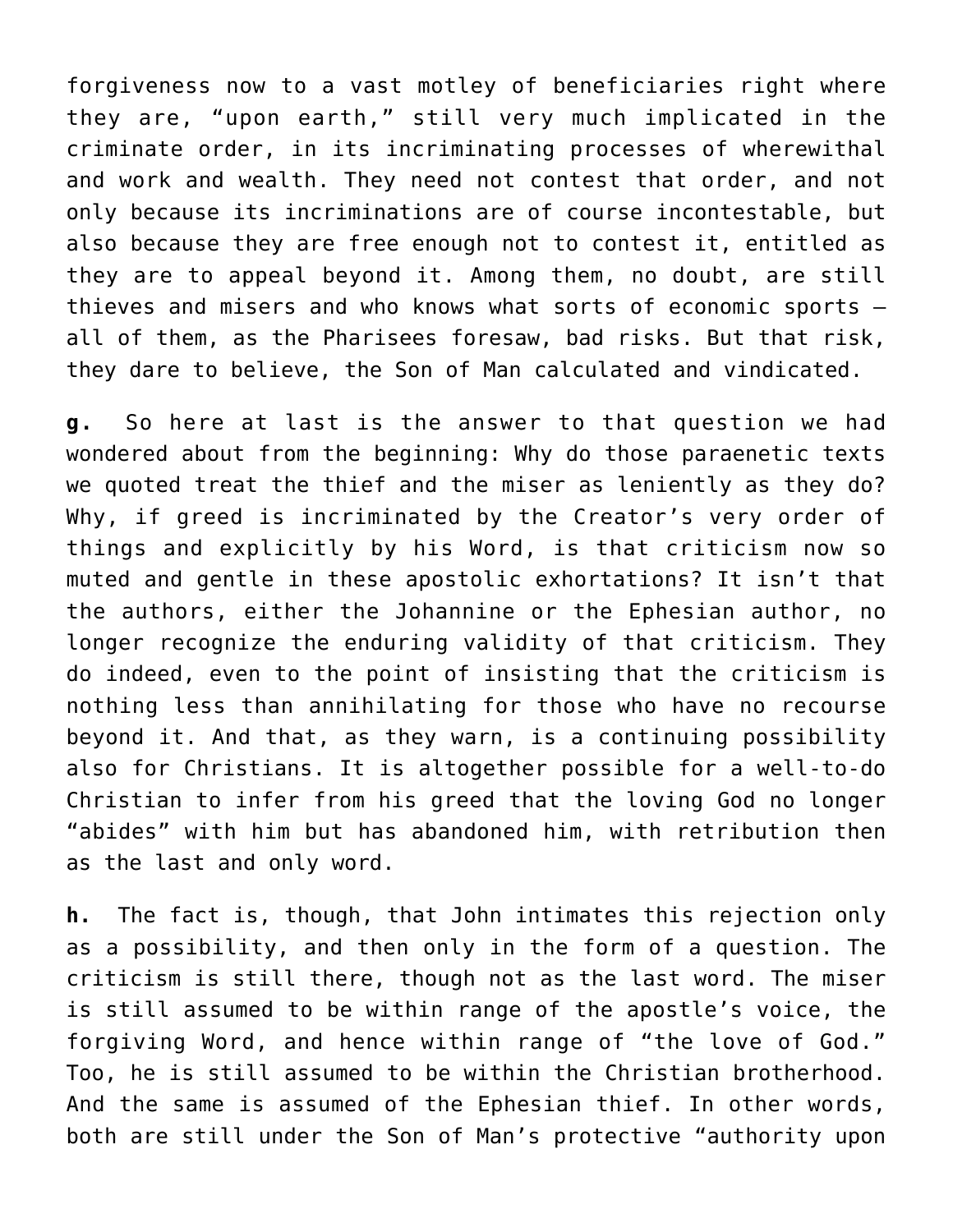earth to forgive sins," contrary as that authority may be to the criminate order in which they likewise operate. The struggle to live under both authorities simultaneously, with forgiveness as the decisive one, now actually comes to the surface in words and syntax in the way the apostles formulate their sentences: a prodding question here, a bit of advice there – though now not unto death but unto life. Say it another way: the apostles can risk direct imperatives and at least a gentle rebuke, even with the weak and wayward, in view of the higher authority which liberates these culprits from being defensive. Isn't that The Secret, the mysterion, behind the predominantly constructive tone of apostolic paraenesis?

**i.** But is that, much as it is, all there is to Christian economic ethos: namely, the freedom to live within the criminate order without being driven to further defensiveness and selfjustification by its incriminations? Of if the ethos is more than that, is it only this much more: namely, to utilize one's freedom within this order not only by taking its criticism in stride but also by heeding its just demands and actively doing them – doing honest work, sharing with those in need? True, if even that were all Christians dared hope for (and many a prudent Christian ethic has not ventured beyond that), that would already be an immensely ambitious hope. All the moreso, if Christian agents in the economic order not only discharged its demands but actually heightened its demands and, by one retributive inducement or another, amplified what it expects from men most justly of all: peace and mercy. But what is more still than all this, Does the Christian ethos not only free men for the criminate order, to do it justice, but also introduce into that order  $-$  in, with and under it  $-$  a whole new order of its own?

**j.** If so, might such a new order invade the old one also in its economic sector? Can the Son of Man's "authority to forgive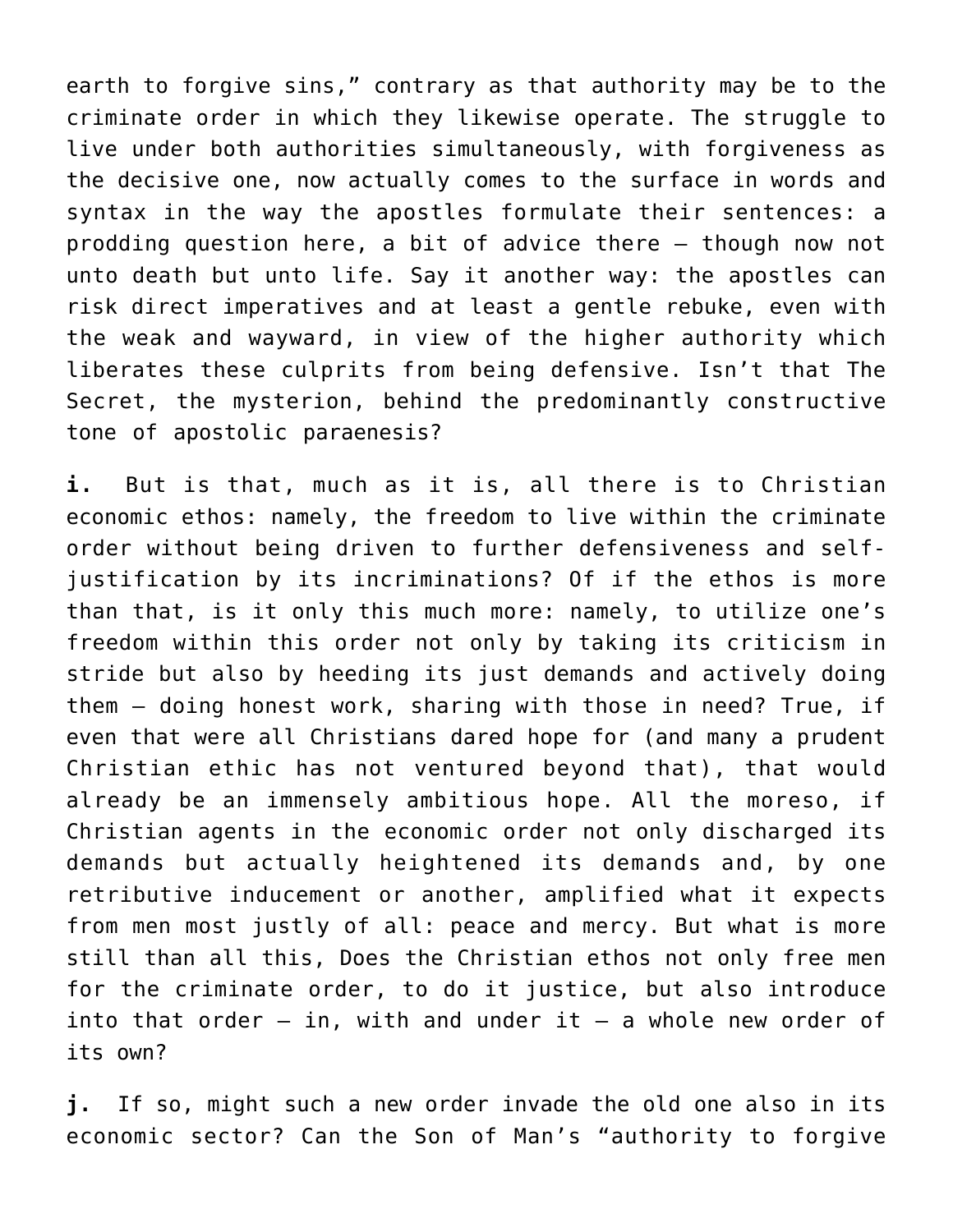sins" so insinuate itself "upon earth" that the very interactions between wherewithal and work and wealth would themselves be governed, not by recompense and just deserts and appraisals of worth, but by grace alone? That, if you would pardon the pun, is a big order. Still, though such an achievement is not likely, we ought not be too quick to say it is altogether unlikely. It has in fact been attempted from time to time, as the history of the church demonstrates. Christian communities, beginning with the earliest one in Jerusalem, have tried in the Name of Jesus to renounce all right to private property (what we have called "wealth") or, as in the case of mendicant monastic orders, even gainful employment ("work"). Might something like that still be a possibility for the Church today, at least in limited ways?

**k.** Of course there is that "order of grace" which the Church has never been without, and cannot be and still be the Church: the mutual sharing of the Gospel and the sacraments, the apostolic ministry of the Word. That too is ethos, and not merely a private ethos of the inner person, but a public, suprapersonal structuring of human relationships for giving and receiving, acting and being acted upon. It is an overt order like any other social order yet without (hopefully) the latters' intrinsic retributiveness. But can this grace-ordered giving and taking of Gospel and sacraments take similar shape, nonretributively, in Christian economic community? Is that perhaps implied in the Johannine passage we have been considering, with its talk of "need" and "goods" and, especially "brother"? Does the brotherhood which is ordered by grace around the apostolic kerygma imply a similarly non-retributive brotherhood of "goods" and "needs"? That will be the subject of Part Three.

Robert W. Bertram St. Louis, Missouri